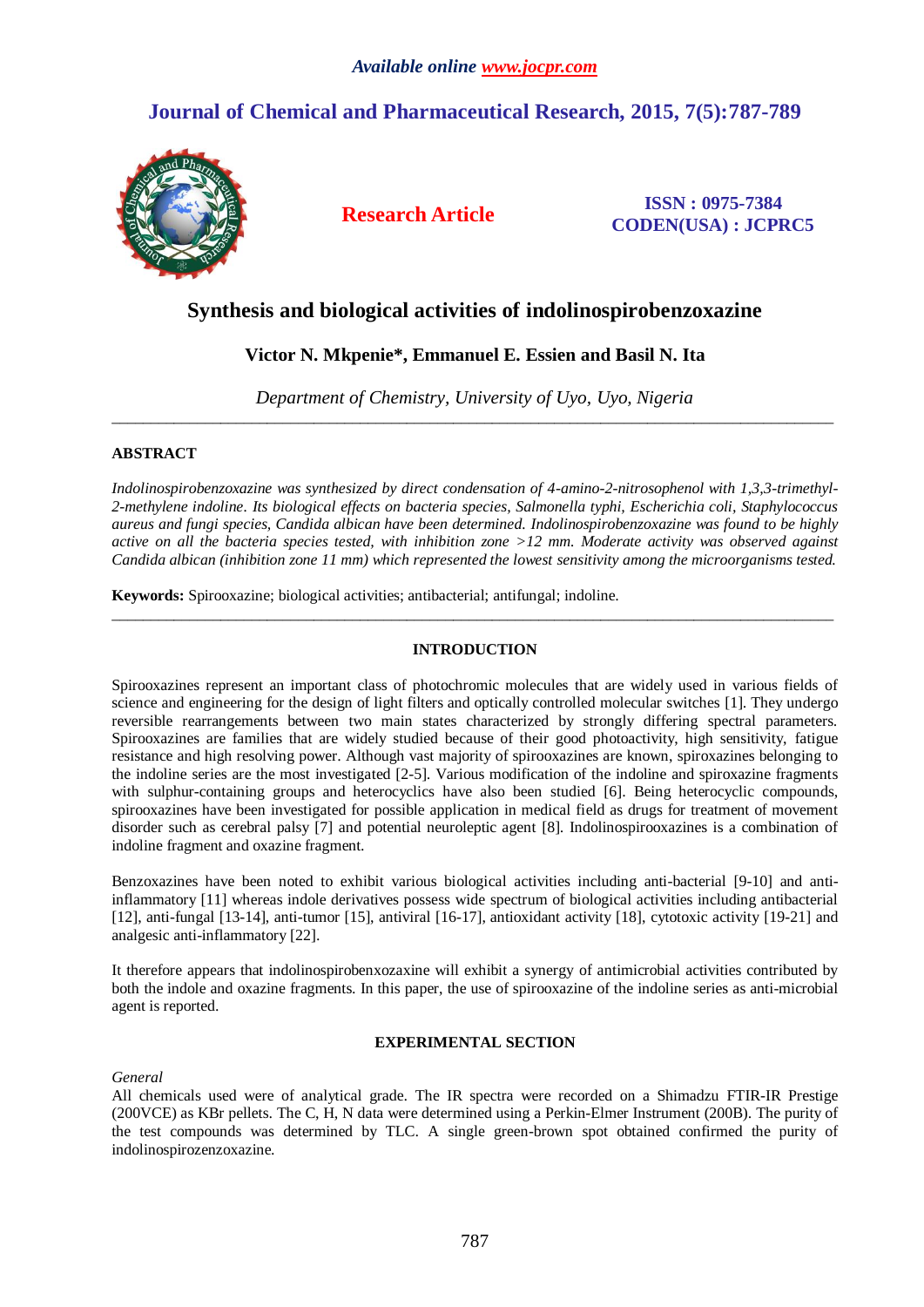#### *Synthesis of indolinospirobenzoxazine*.

Indolinospirobenzoxazine was synthesized according to the method reported earlier [5]. 4-Aminophenol (0.1 mol, 10.913 g) was weighed and dissolved in warm solution of 0.1 mol (4.0 g) sodium hydroxide in 50 ml of water. The solution was cooled to 0°C. Sodium nitrite (0.1 mol, 6.9 g) was weighed and added and the solution was stirred for one hour while maintaining the temperature at  $0^{\circ}$ C. 0.3 mol HCl was added and the product formed was filtered, washed with water and dried. The 4-amino 2-nitrosophenol obtained was purified by recrystallation from hot ethanol. The 4-amino-2-nitrosophenol (0.01 mol, 1.381 g) was weighed and refluxed in 50 ml of methanol and to the hot solution, was added in drops over 15 minutes, a solution of 1,3,3-trimethyl-2-methylene indoline (0.01 mol). The solution was refluxed for eight hour. The precipitate was filtered and recrystallized from hot ethanol to obtain indolinospirobenzoxazine. Yield: 1.88 g (64%); IR (KBr) $\tilde{v}_{max}/cm^{-1}$ : 3798 (NH<sub>2</sub>), 3397-3389 (C-H, benzene), 3370 (C-H, CH=N), 3320-3278 (C-H, methyl), 1855 (C-N), 1796-1777 (C-C, benzene); *Anal*. Calcd. mass fractions of elements,  $w / \%$ , for  $C_{18}H_{19}N_3O$  ( $M_r = 293.36$ ) are: C 73.69, H 6.53, N 14.32; found C 73.61, H 6.42, N 14.26.

*\_\_\_\_\_\_\_\_\_\_\_\_\_\_\_\_\_\_\_\_\_\_\_\_\_\_\_\_\_\_\_\_\_\_\_\_\_\_\_\_\_\_\_\_\_\_\_\_\_\_\_\_\_\_\_\_\_\_\_\_\_\_\_\_\_\_\_\_\_\_\_\_\_\_\_\_\_\_*

#### *Antimicrobial activity*

The indolinospirobenzoxazine was screened for the presence of antimicrobial constituents against four microorganisms: *Staphylococcus aureus*, *Escherichia coli*, *Salmonella typhi*, *Candida albican* using disk diffusion method [23]. The tested compounds were dissolved in ethanol to give 10 mg/2 mL solutions. 20 µL solutions of these were applied to sterile disks and placed on Nutrient Agar (NA) plates with *Escherichia coli* and *Staphylococcus aureus*, Salmonella Shigella Agar (SSA) plates with *Salmonella typhi* and Sobouraud Dextrose Agar (SDA) plates with *Candida albican*. The plates were incubated for 24 hours except SSA plates with incubation period of 48 hours. The zones of inhibition were measured. Clarithromycin and cerftriflaxon were used as reference antibiotics. Ethanol showed no inhibition zones on all the bacteria and fungi tested.

#### **RESULTS AND DISCUSSION**

Indolinospirobenzoxazine (**1**) was synthesized as shown in scheme 1.The indolinospirobenzoxazine was examined *in-vitro* against bacteria and fungi. The test results are presented in Table 1. Indolinospirobanzoxazine was highly active against the bacteria tested, showing inhibition zones between 15mm and 18mm, and moderately active against fungi with inhibition zone of 11mm. *Staphylococcus aureus* showed the highest sensitivity of all the bacteria tested.



Cerftriaxon and Clarithromycin which are well known antibacterial substances showed inhibition zones 11-12 mm and 6-8 mm respectively for the same pathogenic bacteria. Thus, the higher antimicrobial activities of indolinospirobenzoxazine can be attributed to the combined activities contributed by benzoxazine and indoline fragments, each of which has been independently reported with biological activities.

| Table 1. Biological activities exhibited by bacteria and fungi against indolinospirobenzoxazine |  |  |  |
|-------------------------------------------------------------------------------------------------|--|--|--|
|                                                                                                 |  |  |  |

| Compound              | Clarithromycin | Cerftriaxon | Indolinospirobenzoxazine |  |
|-----------------------|----------------|-------------|--------------------------|--|
| Microorganisms        |                |             |                          |  |
| Staphylococcus aureus |                |             |                          |  |
| Escherichia coli      |                | $^{+++}$    | $^{+++}$                 |  |
| Salmonella typhi      |                | $^{++}$     | $^{+++}$                 |  |
| Candida albican       |                |             |                          |  |

*Highly active= +++ (inhibition zone > 12 mm) Moderately active= ++ (inhibition zone 9-12 mm) Slightly active= + (inhibition zone 6-8 mm) Inactive= ˗ (inhibition zone < 5 mm)*